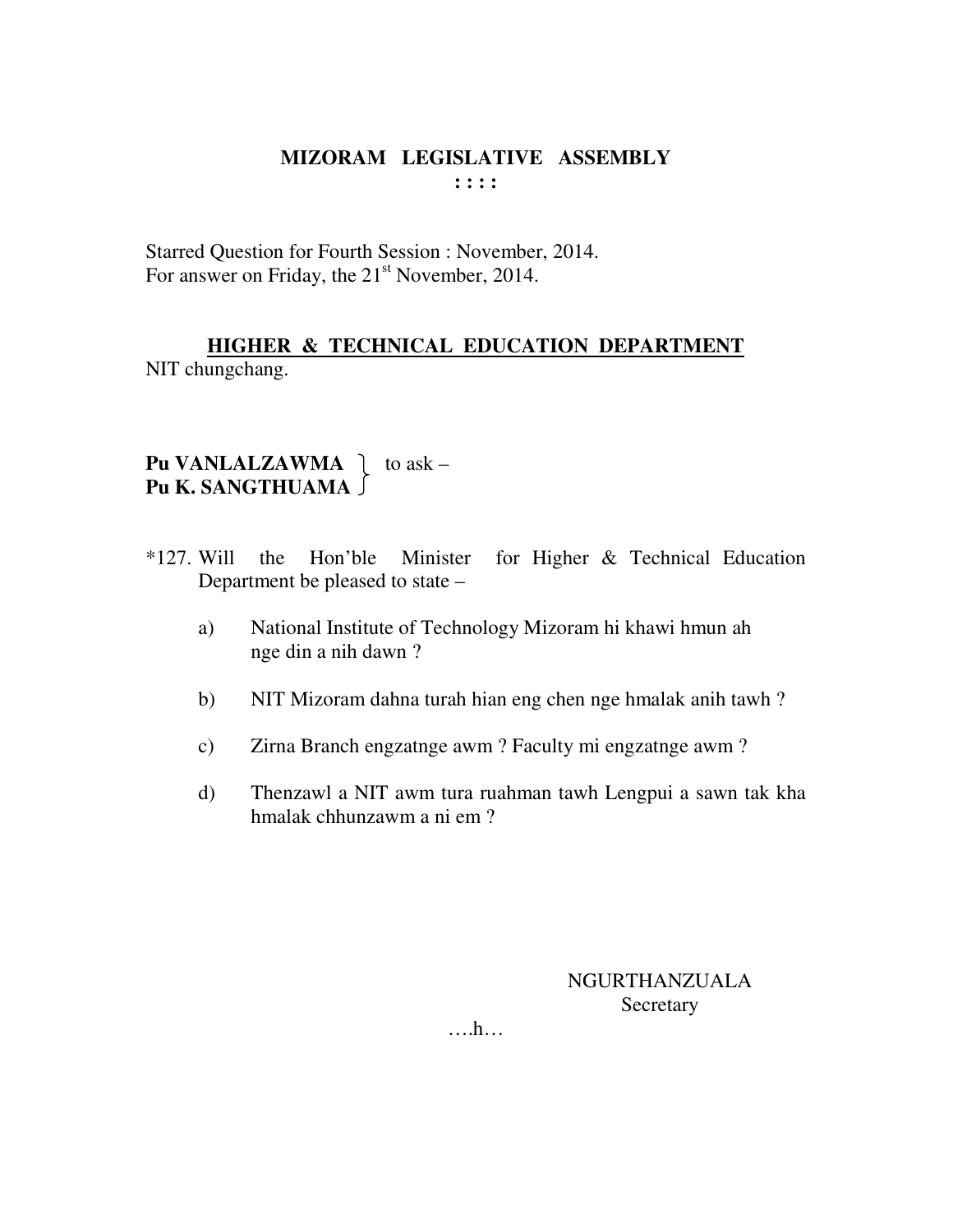Starred Question for Fourth Session : November, 2014. For answer on Friday, the 21<sup>st</sup> November, 2014.

## **TAXATION DEPARTMENT**

Contractor-te hnen atanga Tax lak chungchang.

**Dr. K. BEICHHUA** to ask -

\*128. Will the Hon'ble Minister for Taxation Department be pleased to state –

Mizoram sorkar hian contractor-te hnen atang hian Tax a la em ?

NGURTHANZUALA Secretary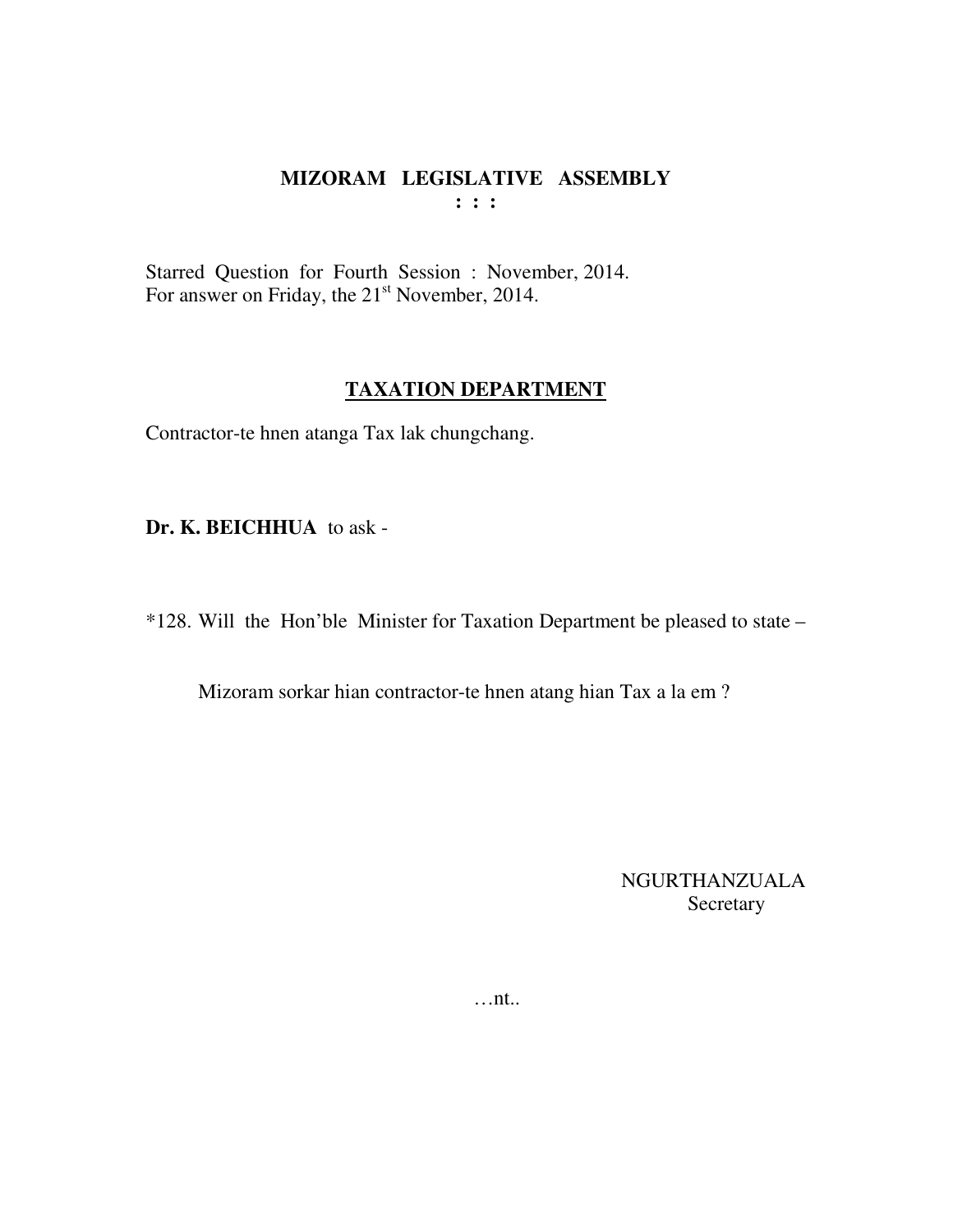## MIZORAM LEGISLATIVE ASSEMBLY  $\mathbf{1}$  :  $\mathbf{1}$

Starred Question for Fourth Session: November, 2014 For answer on Friday, the  $21<sup>st</sup>$  November, 2014.

# PUBLIC HEALTH ENGINEERING DEPARTMENT

Lungchhuan khaw tui harsa chungchang.

# Pi VANLALAWMPUII CHAWNGTHU to ask-

\*129. Will the Hon'ble Minister for Public Health Engineering Department be pleased to state -

Lungchhuan khua hi tui an harsa hle mai a, an harsatna sukiang turin Department atangin hmalak theih a ni em?

> **NGURTHANZUALA** Secretary

\*\*\* $V$ \*\*\*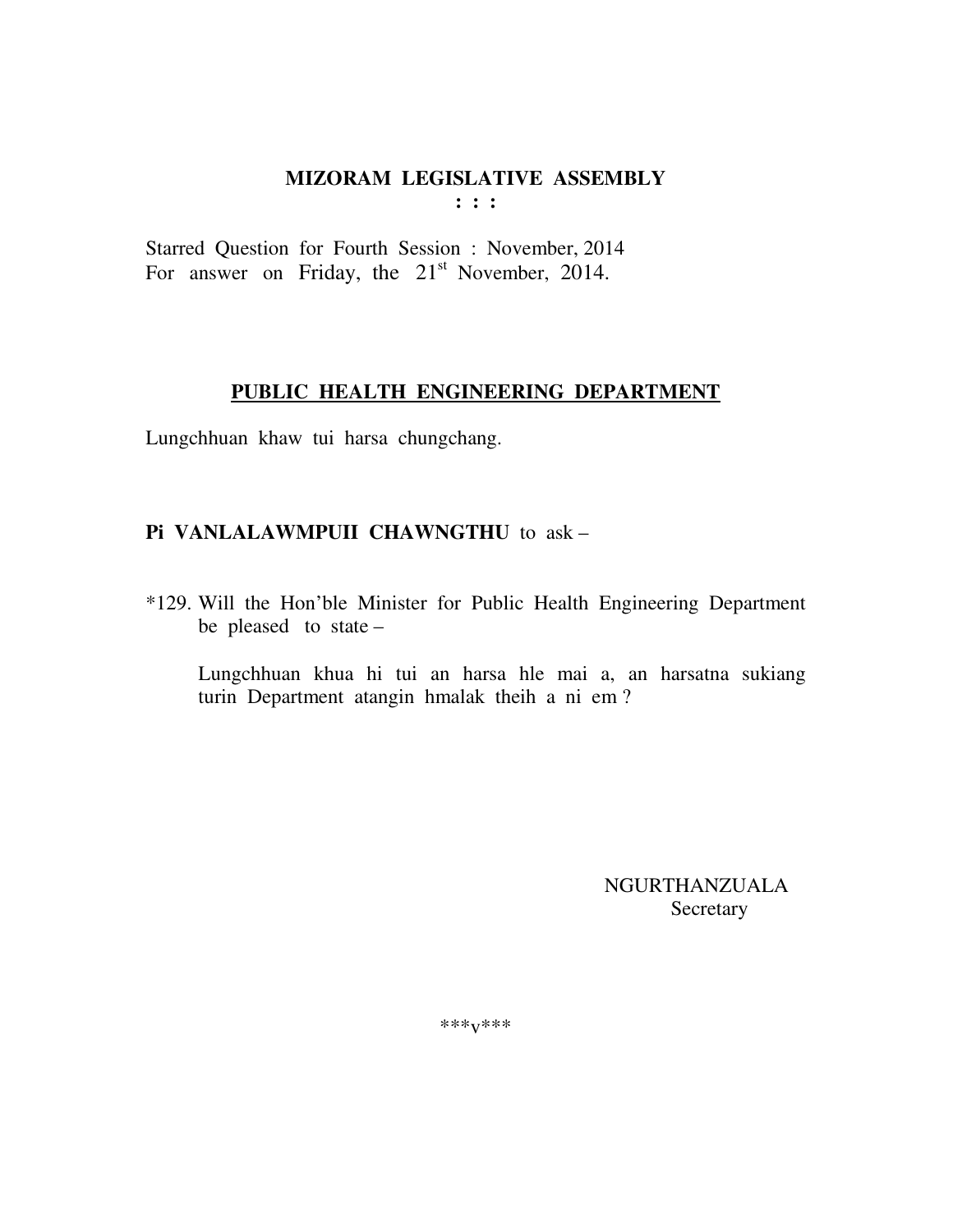Starred Question for Fourth Session : November, 2014. For answer on Friday, the 21<sup>st</sup> November, 2014.

## FOOD, CIVIL SUPPLIES & CONSUMER AFFAIRS DEPARTMENT Food Security Act leh Mega Block chungchang.

# Pi VANLALAWMPUII CHAWNGTHU to ask -

- \*130. Will the Hon'ble Minister for Food, Civil Supplies & Consumer Affairs Department be pleased to state –
	- Food Security Act hi Mizoram ah hman tumna a awm em? a) Hman ve nita se Mizoram hian kan thatpui ang nge kan thatpui lo zawk ang?
	- $b)$ Tuna Rel kawng siamthat vanga MEGA Block hi engtika zawh tur nge a nih ? MEGA Block vang hian Department in engang in nge harsatna a tawh?

NGURTHANZUALA Secretary

 $\dots h\dots$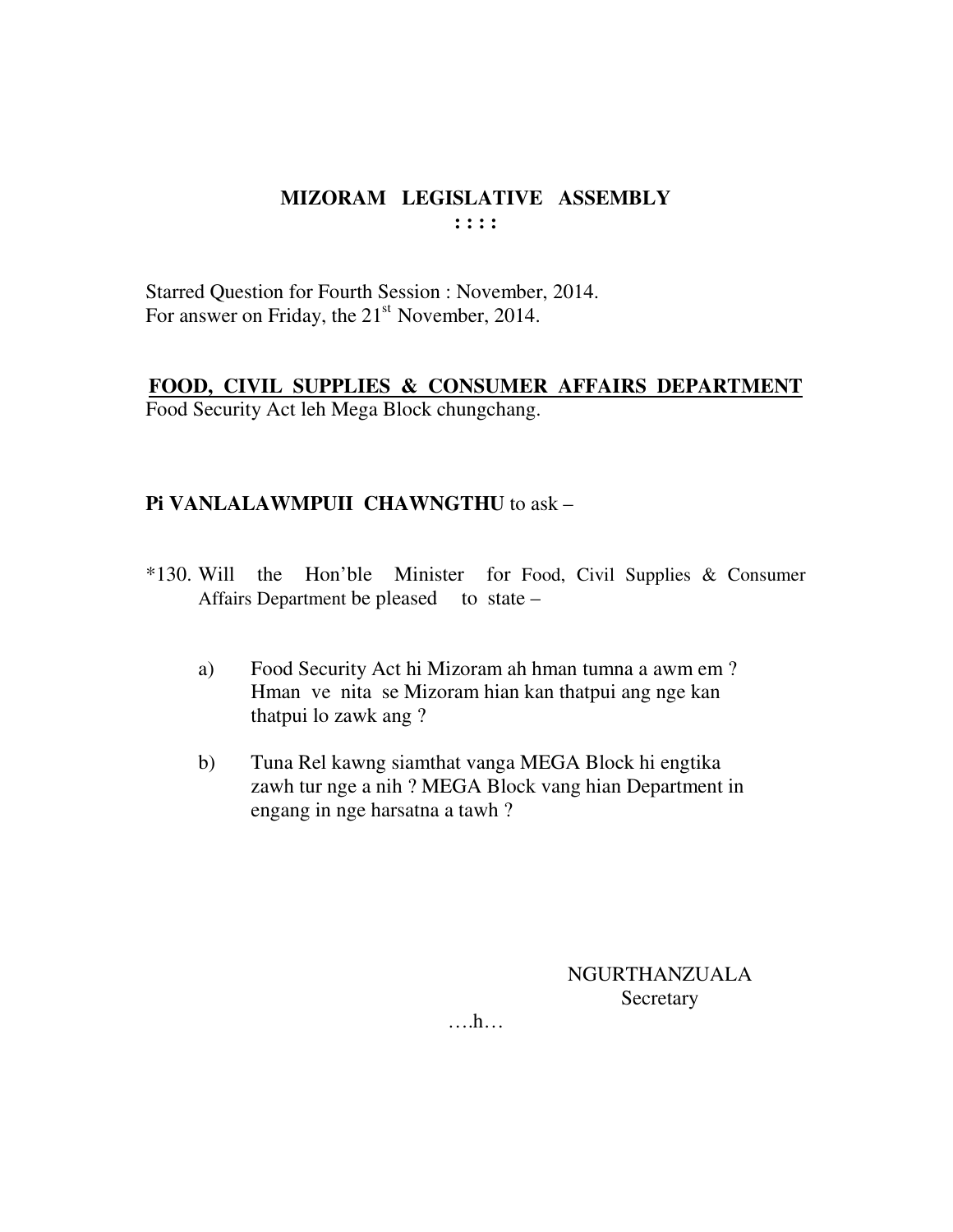Starred Question for Fourth Session : November, 2014. For answer on Friday, the 21<sup>st</sup> November, 2014.

# **TAXATION DEPARTMENT**

Professional Tax chungchang.

## Er. LALRINAWMA to ask -

\*131. Will the Hon'ble Minister for Taxation Department be pleased to state-

Tun dinhmunah Sorkar hnathawk ten professional tax an pek dan kalphung hi tihdanglam theih a ni em?

> **NGURTHANZUALA** Secretary.

 $\ldots$ M $\ldots$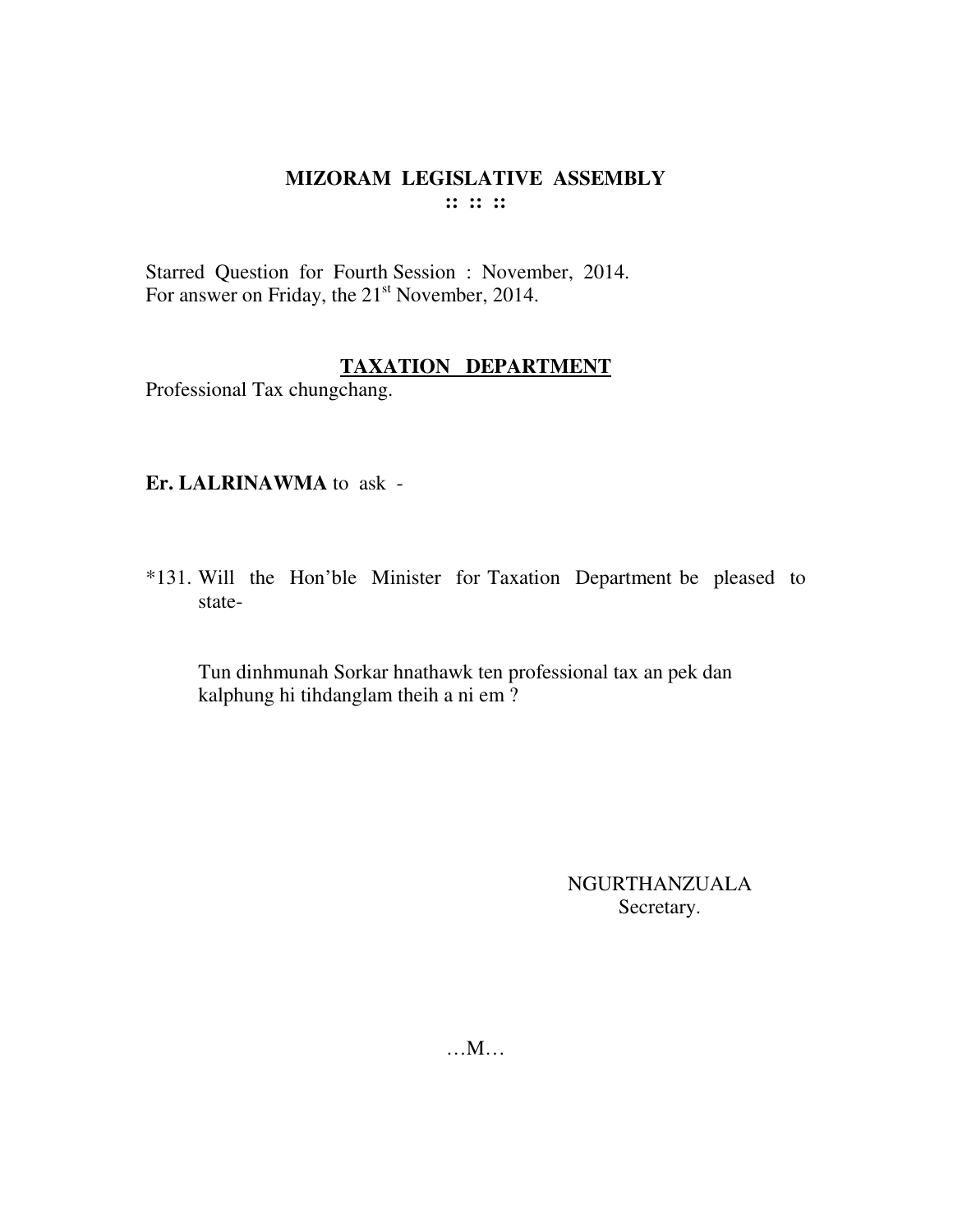Starred Question for Fourth Session : November, 2014. For answer on Friday, the 21<sup>st</sup> November, 2014.

## **TAXATION DEPARTMENT**

Non-Tribal VAT Registration nei chungchang.

#### Er. LALRINAWMA to ask -

\*132. Will the Hon'ble Minister for Taxation Department be pleased to state  $-$ 

Mizoram a dawrkai zingah hian Non-Tribal VAT Registration nei engzatnge awm?

> **NGURTHANZUALA** Secretary

 $\dots$ ...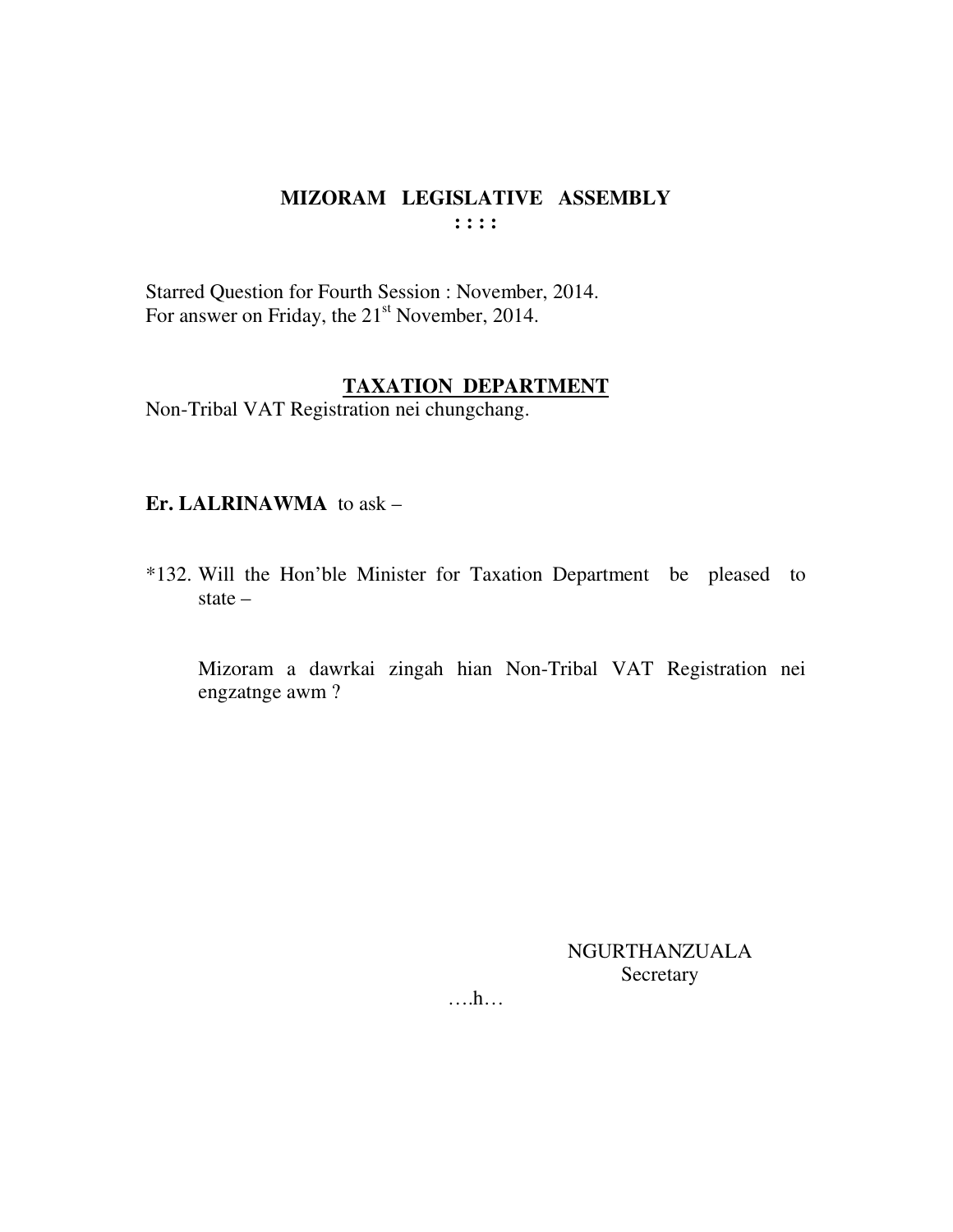Starred Question for Fourth Session : November, 2014. For answer on Friday, the 21<sup>st</sup> November, 2014.

## **PUBLIC HEALTH ENGINEERING DEPARTMENT**

Tuipang greater water pump chungchang.

## **Dr. K. BEICHHUA** to ask -

- \*133. Will the Hon'ble Minister for Public Health Engineering Department be pleased to state –
	- (a) Tuipang greater water pump siam lai hi sanction amount engzatnge?
	- (b) Tunge contractor ?
	- (c) 2014 July-a zo tura tih vawiin thlenga zawh theih loh hi enge a chhan ?

NGURTHANZUALA Secretary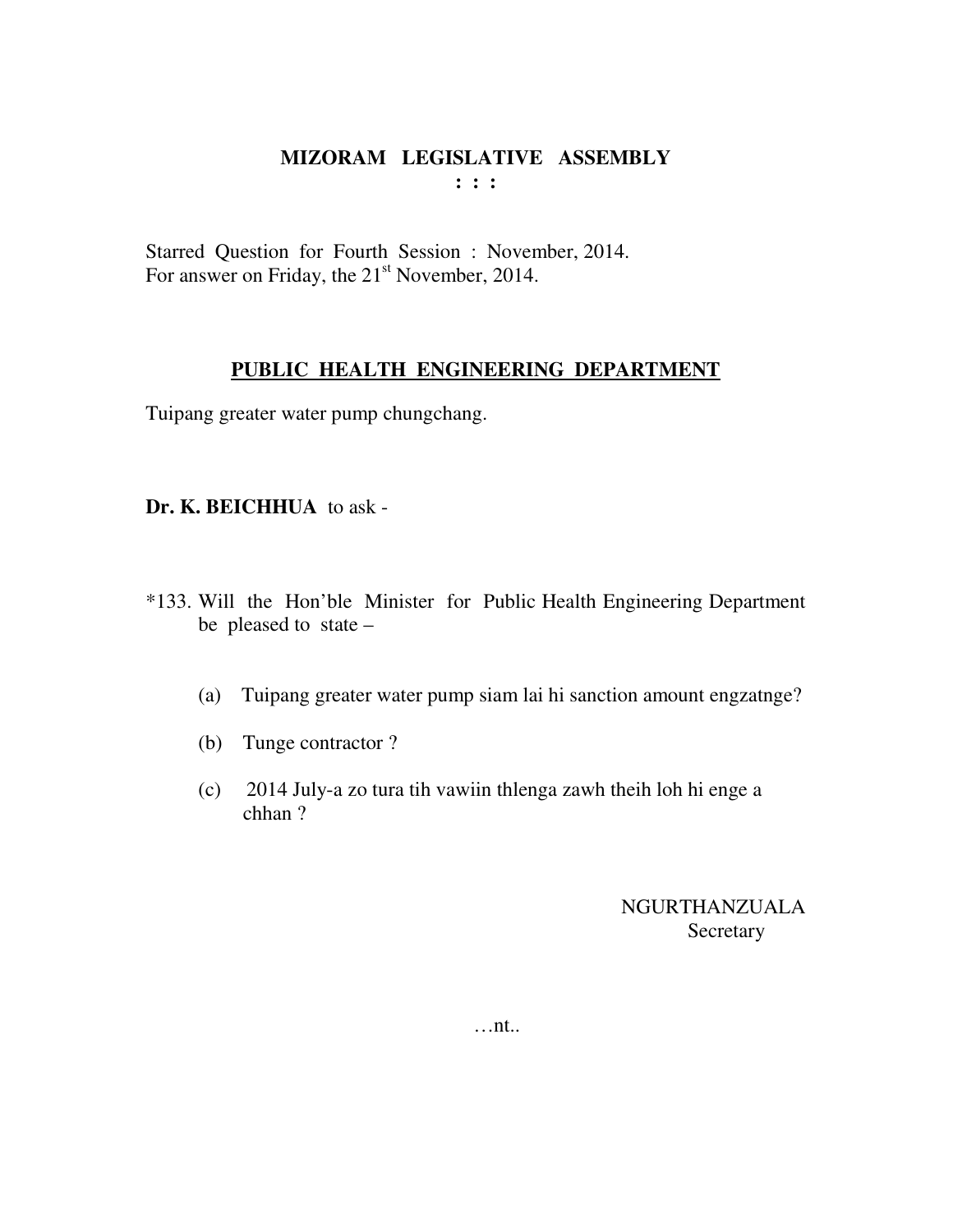Starred Question for Fourth Session : November, 2014. For answer on Friday, the 21<sup>st</sup> November, 2014.

# **LAND REVENUE & SETTLEMENT DEPARTMENT**

NLUP a thawktute chungchang.

# **Dr. K. BEICHHUA** to ask –

- \*134. Will the Hon'ble Minister for Land Revenue & Settlement Department be pleased to state –
	- a) New Land Record management programme (NLMP) a thawktute lak an nih dawnin advertisement chhuah a ni em ?
	- b) Advertisement chhuah a nih chuan engtik lai khan nge ?
	- c) Advertisement chhuah a nih loh chuan eng vanga chhuah loh nge ?

NGURTHANZUALA **Secretary** 

….h…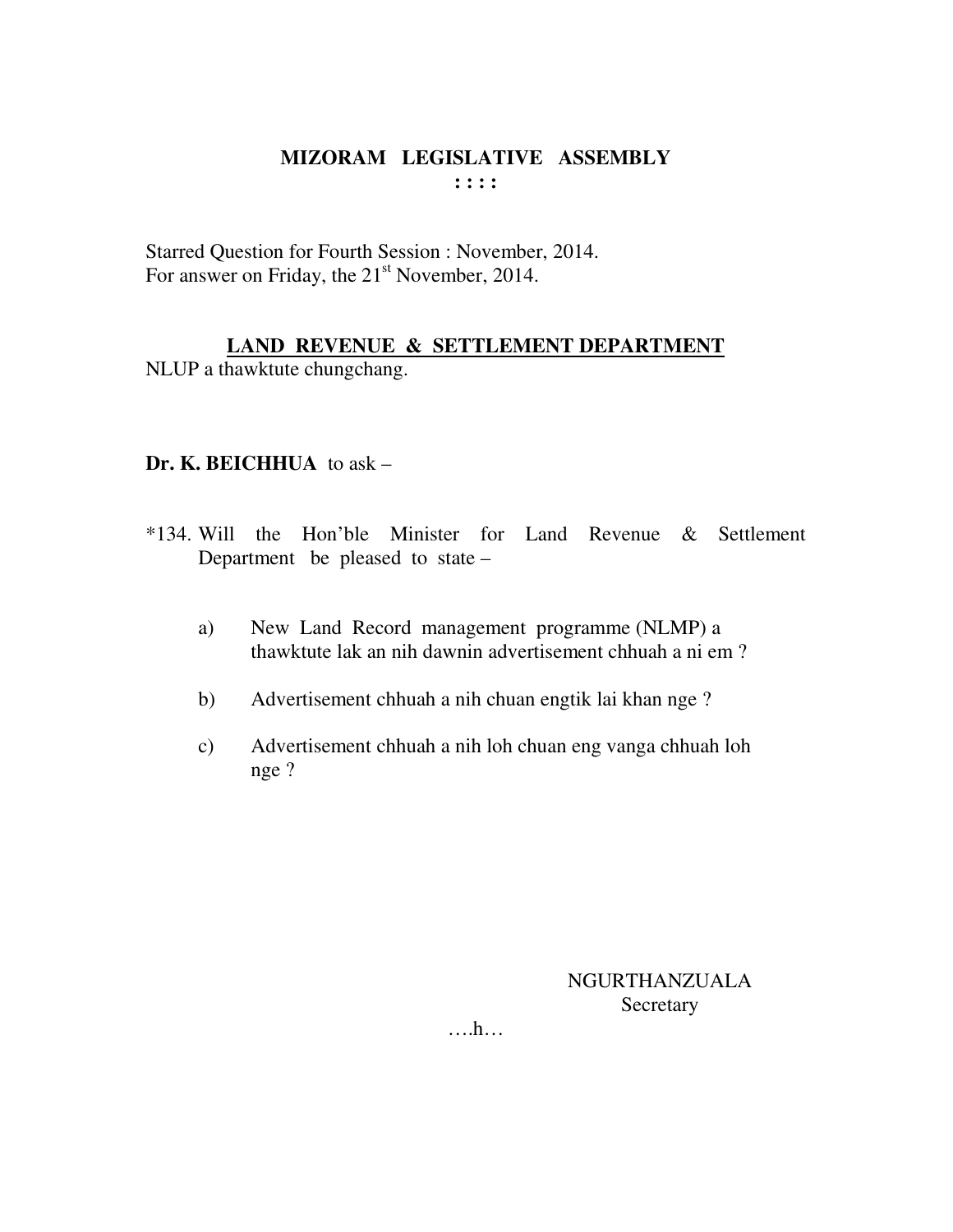**: : :** 

Starred Question for Fourth Session : November, 2014 For answer on Friday, the  $21<sup>st</sup>$  November, 2014.

## **HIGHER & TECHNICAL EDUCATION DEPARTMENT**

Librarian leh Book Grant chungchang.

#### **Pu LALRUATKIMA** to ask –

- \*135. Will the Hon'ble Minister for Higher & Technical Education Department be pleased to state –
	- a) Mizoram College engzatin nge Fullfledge Librarian la nei lo ?
	- b) Engvanga nei lo nge an nih ?
	- c) Permanent Affiliation leh NAAC Assessment-ah Criteria-ah a tel lo em ni ?
	- d) Fullfledge Librarian la nei lo College-te hi Librarian pe turin ruahmanna a awm em ?
	- e) Zirlaite Book Grant pek thin kha engvangin nge pek an nih tak loh ?

 NGURTHANZUALA Secretary

\*\*\*v\*\*\*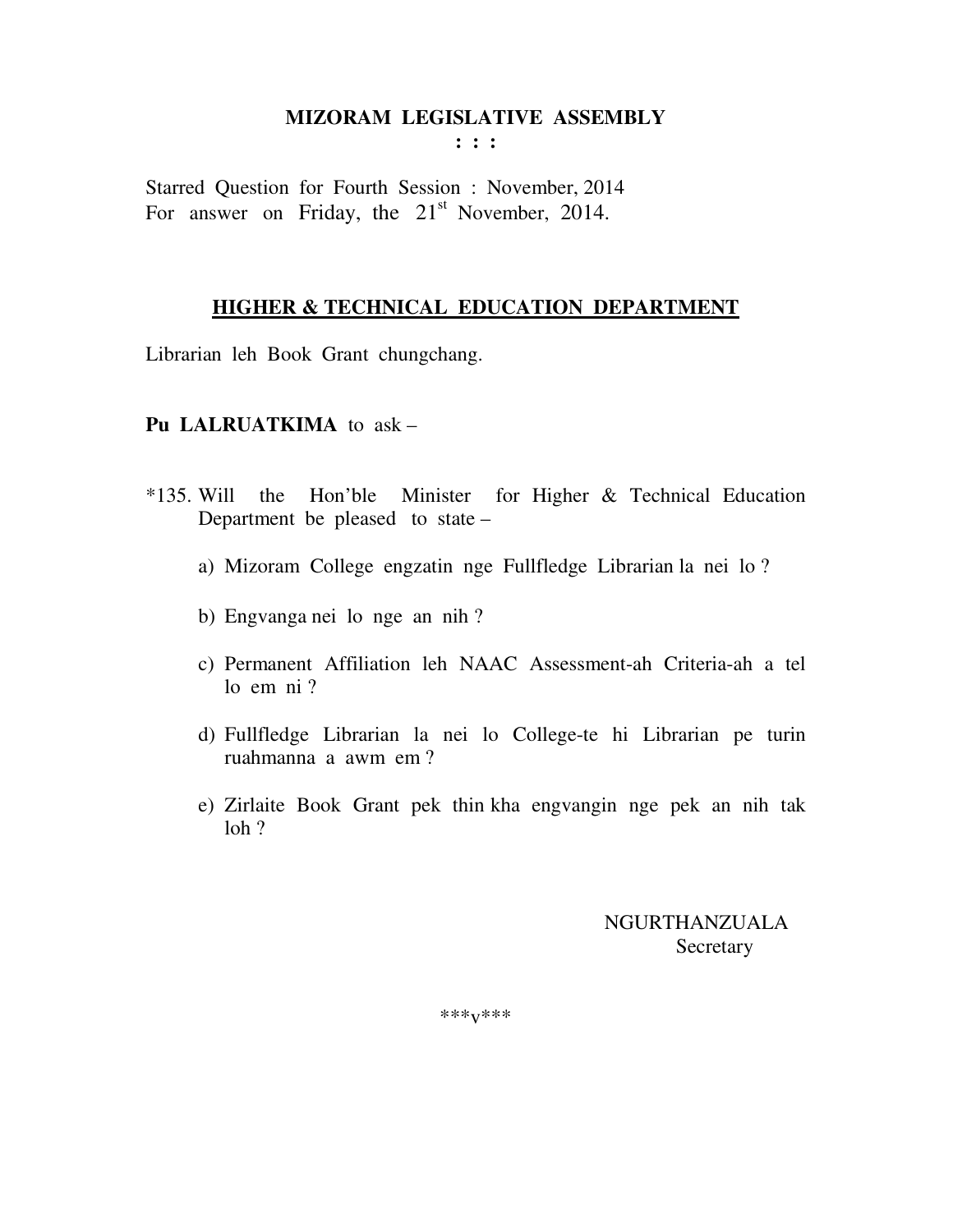Starred Question for Fourth Session : November, 2014. For answer on Friday, the 21<sup>st</sup> November, 2014.

## **LAND REVENUE & SETTLEMENT DEPARTMENT**

Chhiah pun chungchang.

# **Pu LALRUATKIMA** to ask -

- \*136. Will the Hon'ble Minister for Land Revenue & Settlement Department be pleased to state –
	- (a) In hmun lo ram chhiah tihpun tum a ni em ?
	- (b) Tihpun tum a nih chuan engtik atanga hman tan tur nge ?
	- (c) Tihpun a nih chuan a punna engzat te nge ?

NGURTHANZUALA **Secretary**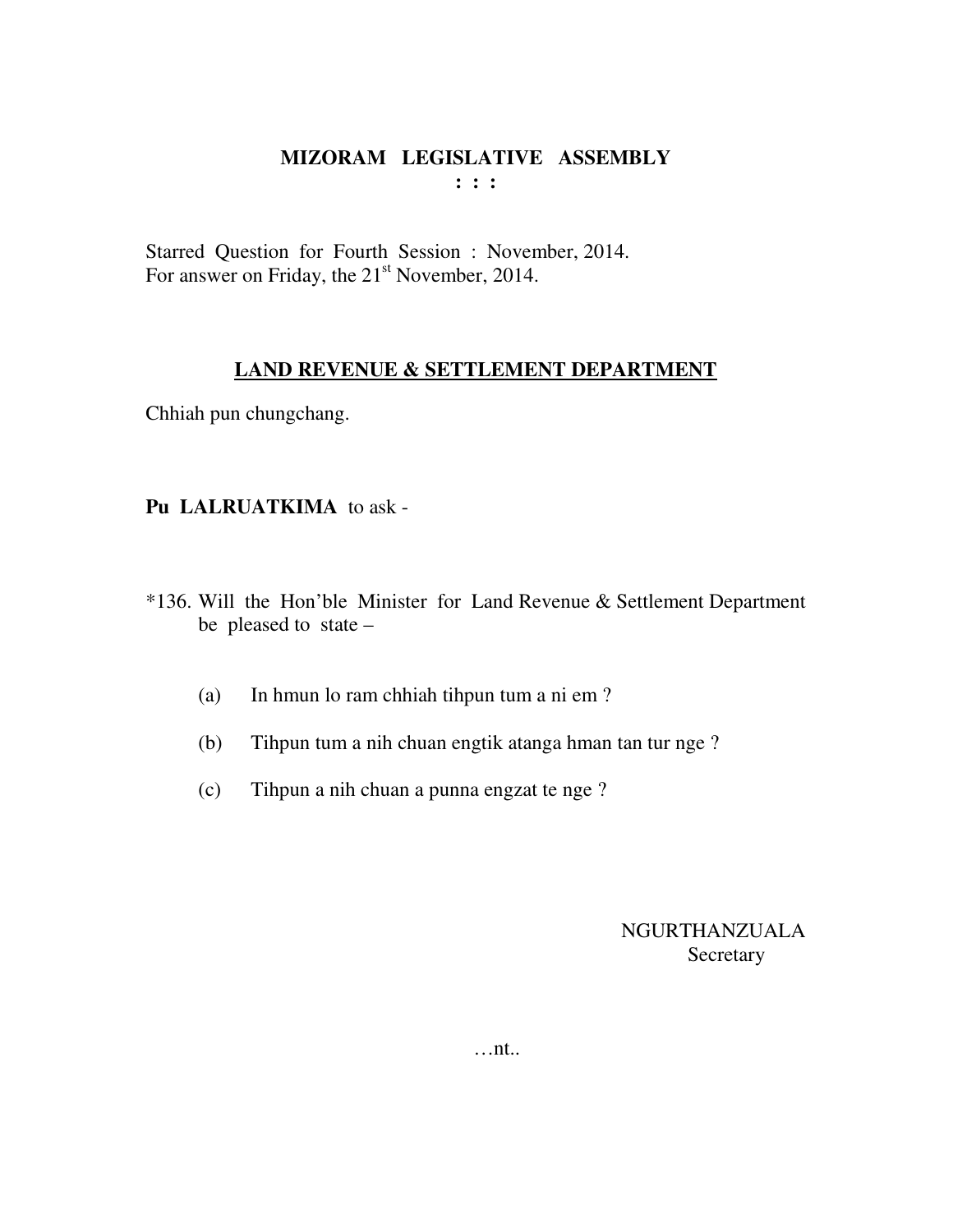Starred Question for Fourth Session : November, 2014. For answer on Friday, the 21<sup>st</sup> November, 2014.

# **TAXATION DEPARTMENT**

Chhiah chungchang.

# **Er. LALRINAWMA** to ask -

- \*137. Will the Hon'ble Minister for Taxation Department be pleased to state-
	- (a) Kum 2013-2014 chhungin Industrial Sector atangin chhiah engzatnge hmuh a nih ?
	- (b) Kum 2014-2015 chhungin engzatnge beisei a nih ?

## NGURTHANZUALA Secretary.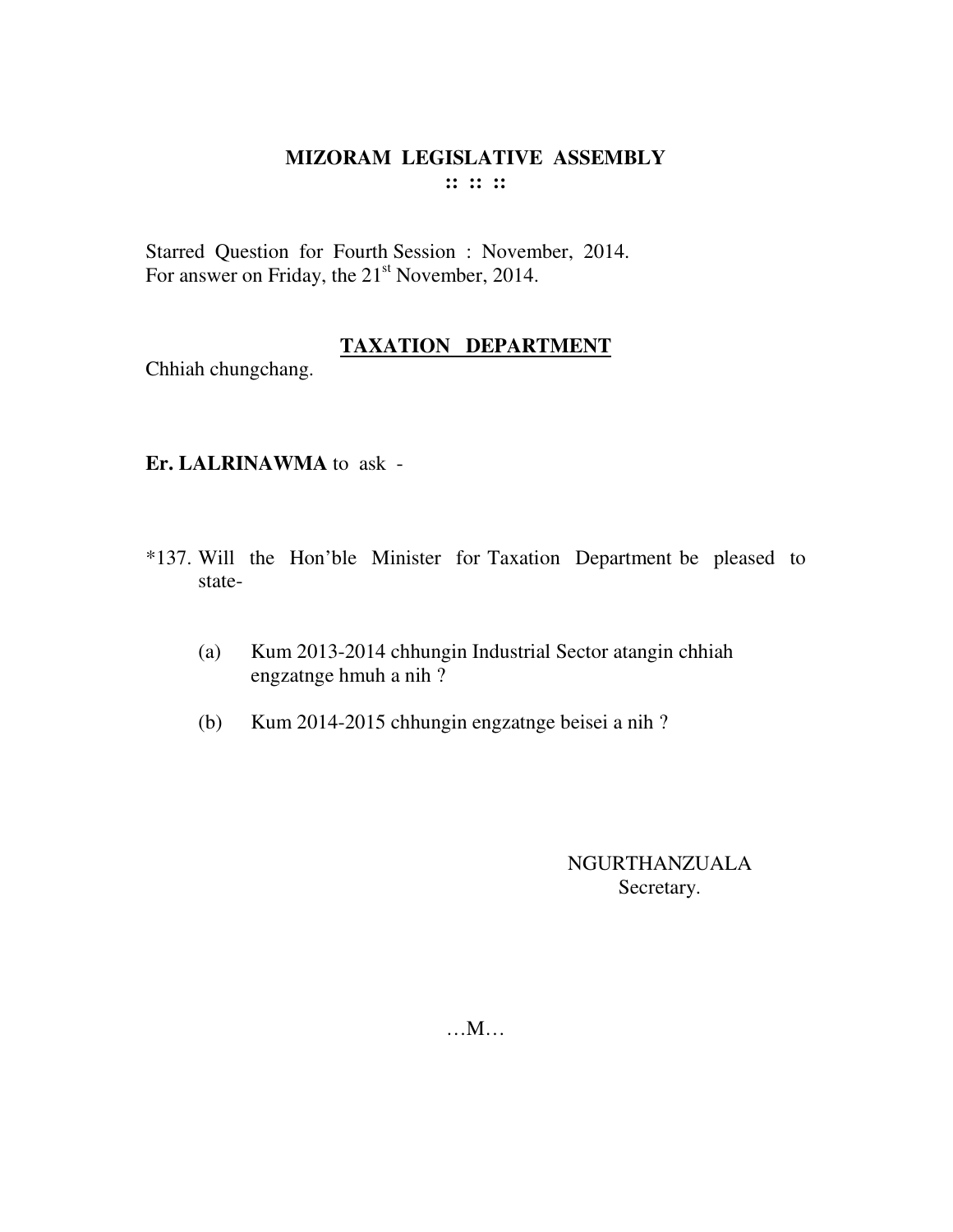**: : :** 

Starred Question for Fourth Session : November, 2014 For answer on Friday, the  $21<sup>st</sup>$  November, 2014.

# **PUBLIC HEALTH ENGINEERING DEPARTMENT**

Muster Roll chungchang.

# **Pu LALRUATKIMA** to ask –

- \*138. Will the Hon'ble Minister for Public Health Engineering Department be pleased to state –
	- a) PHE hnuaiah MR engzatnge awm ?
	- b) MR-a rei tak lo thawk tawhte hi MR Regularisation Scheme angin regularised tum an ni em ?
	- c) A nih chuan engtikahnge regularised an nih ve dawn ?
	- d) MR te hi kar khat chhungin Ni engzatnge hnathawk tura beisei an nih ?

 NGURTHANZUALA **Secretary** 

\*\*\*v\*\*\*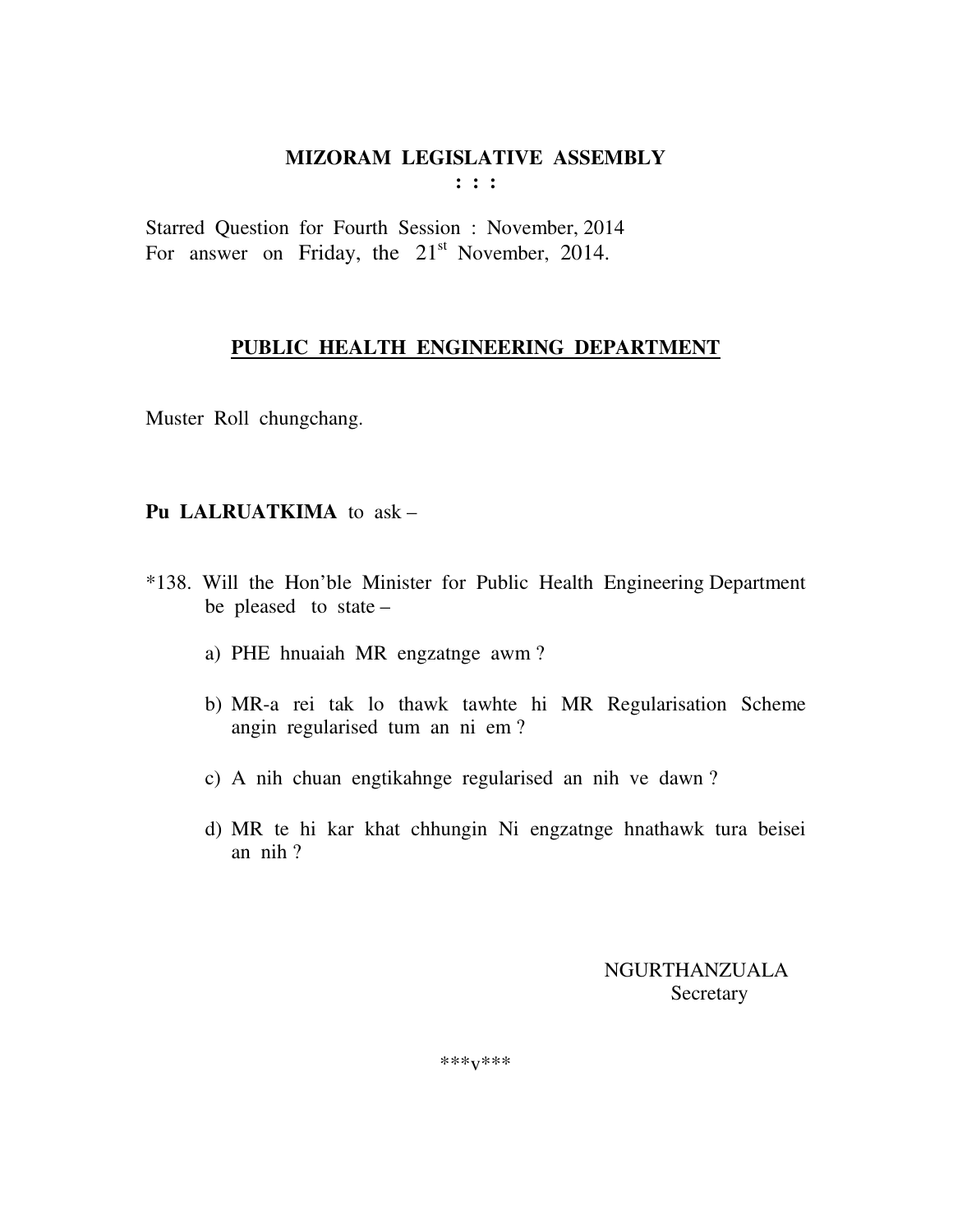Starred Question for Fourth Session : November, 2014. For answer on Friday, the 21<sup>st</sup> November, 2014.

FOOD, CIVIL SUPPLIES & CONSUMERS AFFAIRS DEPARTMENT FCI kudam chungchang.

# Pu K. SANGTHUAMA to ask -

\*139. Will the Hon'ble Minister for Food, Civil Supplies & Consumers Affairs Department be pleased to state -

Ramrikawn a FCI Kudam khu sawn tum a ni em?

**NGURTHANZUALA** Secretary

 $\dots h\dots$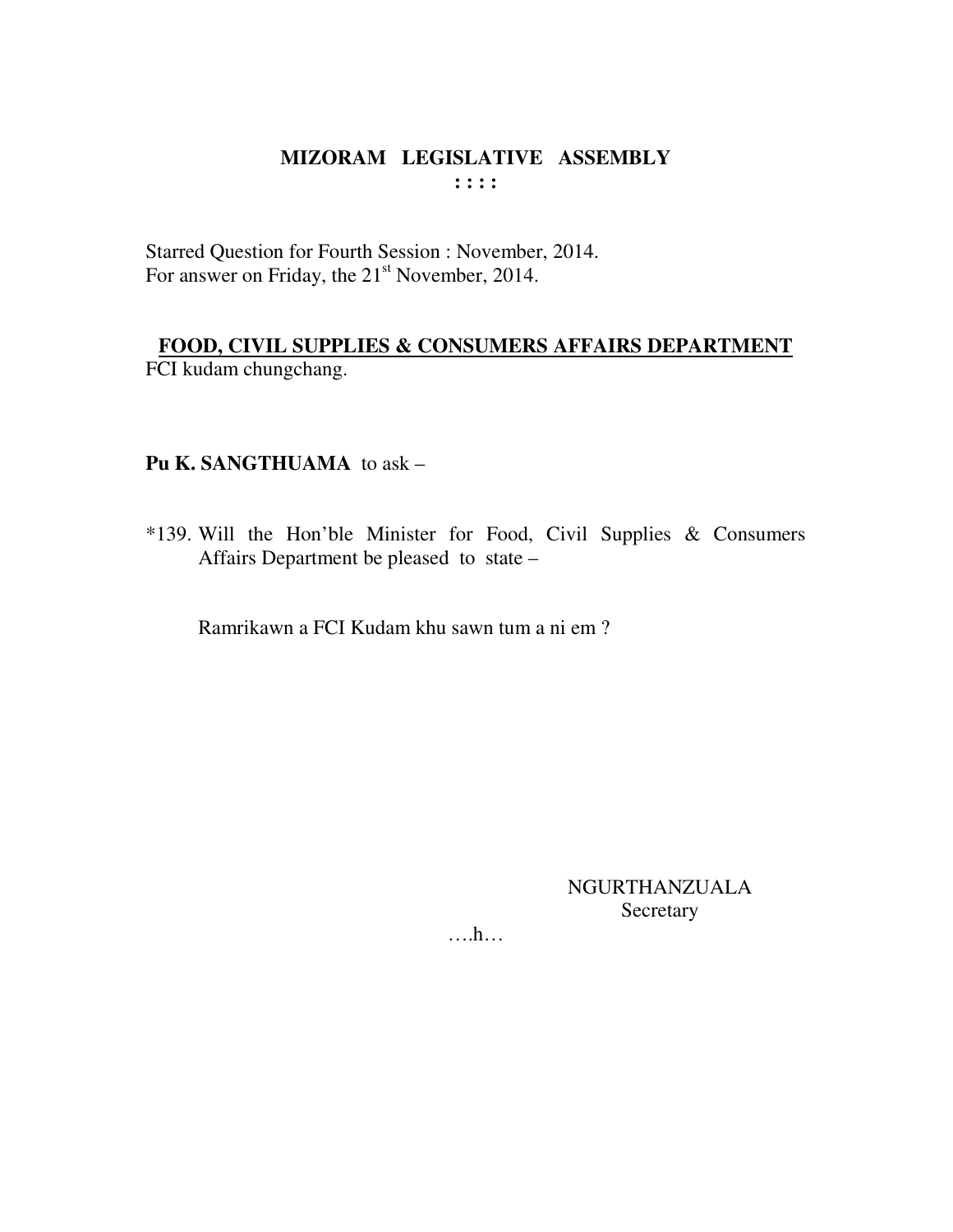Starred Question for Fourth Session : November, 2014 For answer on Friday, the 21<sup>st</sup> November, 2014.

#### **TAXATION DEPARTMENT**

MVAT Registration chungchang

Er. LALRINAWMA to ask-

\*140. Will the Hon'ble Minister for Taxation Department be pleased to state  $-$ 

Sorkar Department-te hian Taxation Department-ah hian MVAT Registration an ti ve thei em?

> **NGURTHANZUALA** Secretary

\*\*\* $V$ \*\*\*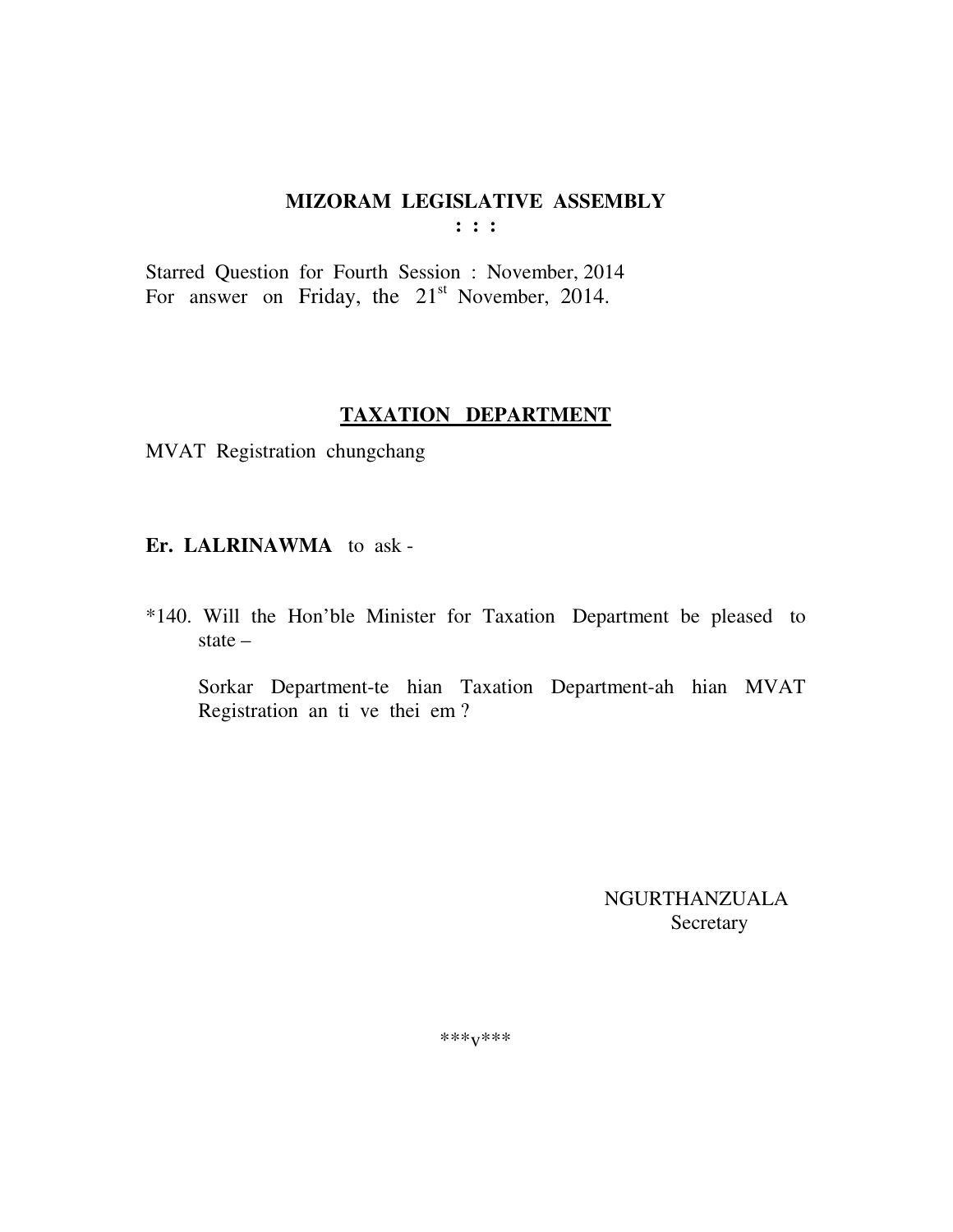Starred Question for Fourth Session : November, 2014. For answer on Friday, the 21<sup>st</sup> November, 2014.

## **LAND REVENUE & SETTLEMENT DEPARTMENT**

LSC khulh loh chungchang.

# **Pu LALRUATKIMA** to ask -

- \*141. Will the Hon'ble Minister for Land Revenue & Settlement Department be pleased to state –
	- (a) Notified Town-ah Cadastral Survey Team-ten ram an teh sak vek tawh leh Govt. Approved awm vek tawh si House Pass/LSC etc. a neituten an la khulh loh engzatnge awm ?
	- (b) Engvanga khulh loha awm reng nge a nih ?

NGURTHANZUALA **Secretary**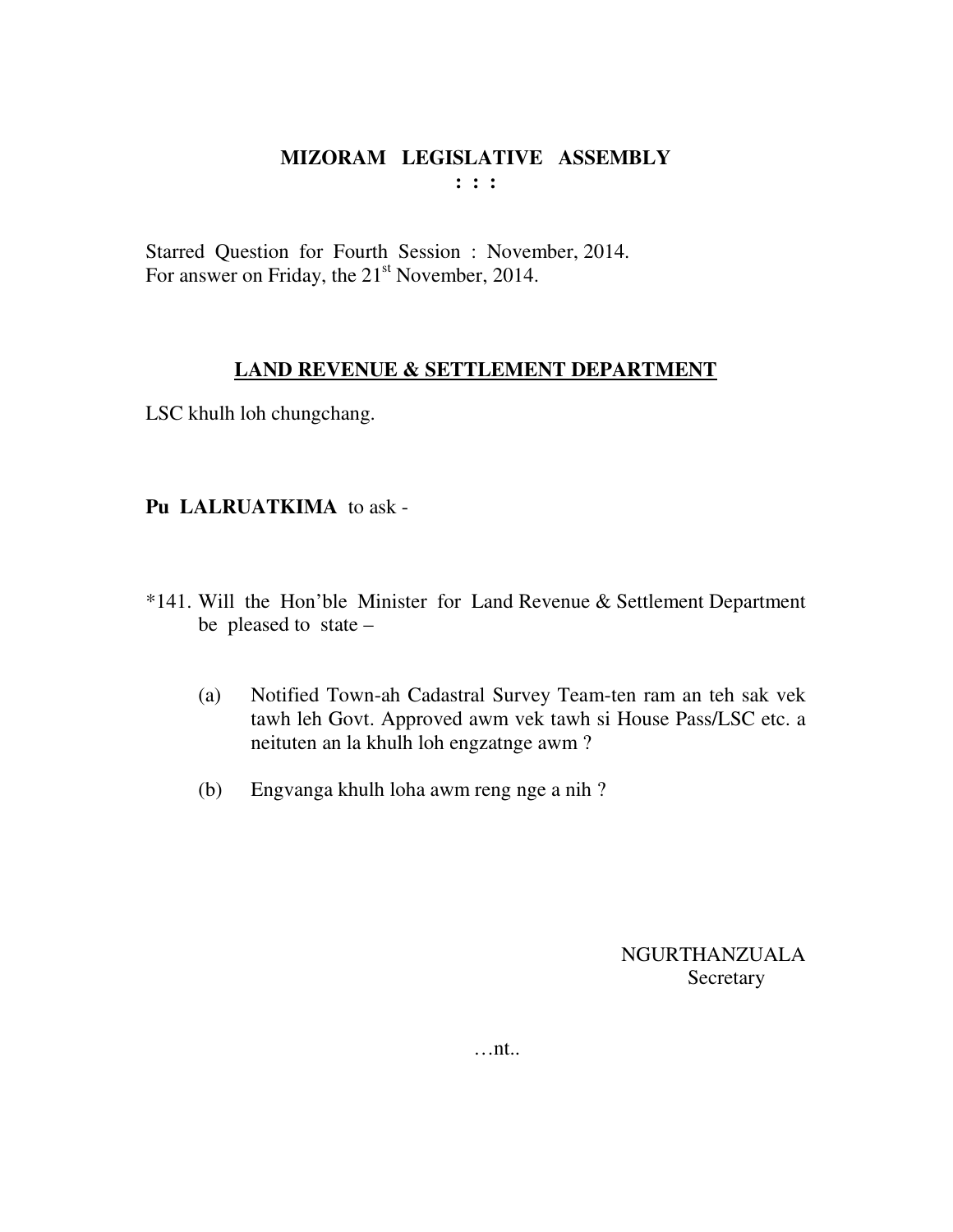Starred Question for Fourth Session : November, 2014. For answer on Friday, the 21<sup>st</sup> November, 2014.

# **LAND REVENUE & SETTLEMENT DEPARTMENT**

SAAB din chungchang.

# **Pu LALRUATKIMA** to ask -

- \*142. Will the Hon'ble Minister for Land Revenue & Settlement Department be pleased to state –
	- (a) Aizawl khawpuiah Site Allotment Advisory Board (SAAB) din a ni em ?
	- (b) Din a nih chuan tute nge SAAB member-te ?
	- (c) Engvanga SAAB din loh reng nge a nih ?
	- (d) Engtikah nge din a nih dawn ?

NGURTHANZUALA Secretary